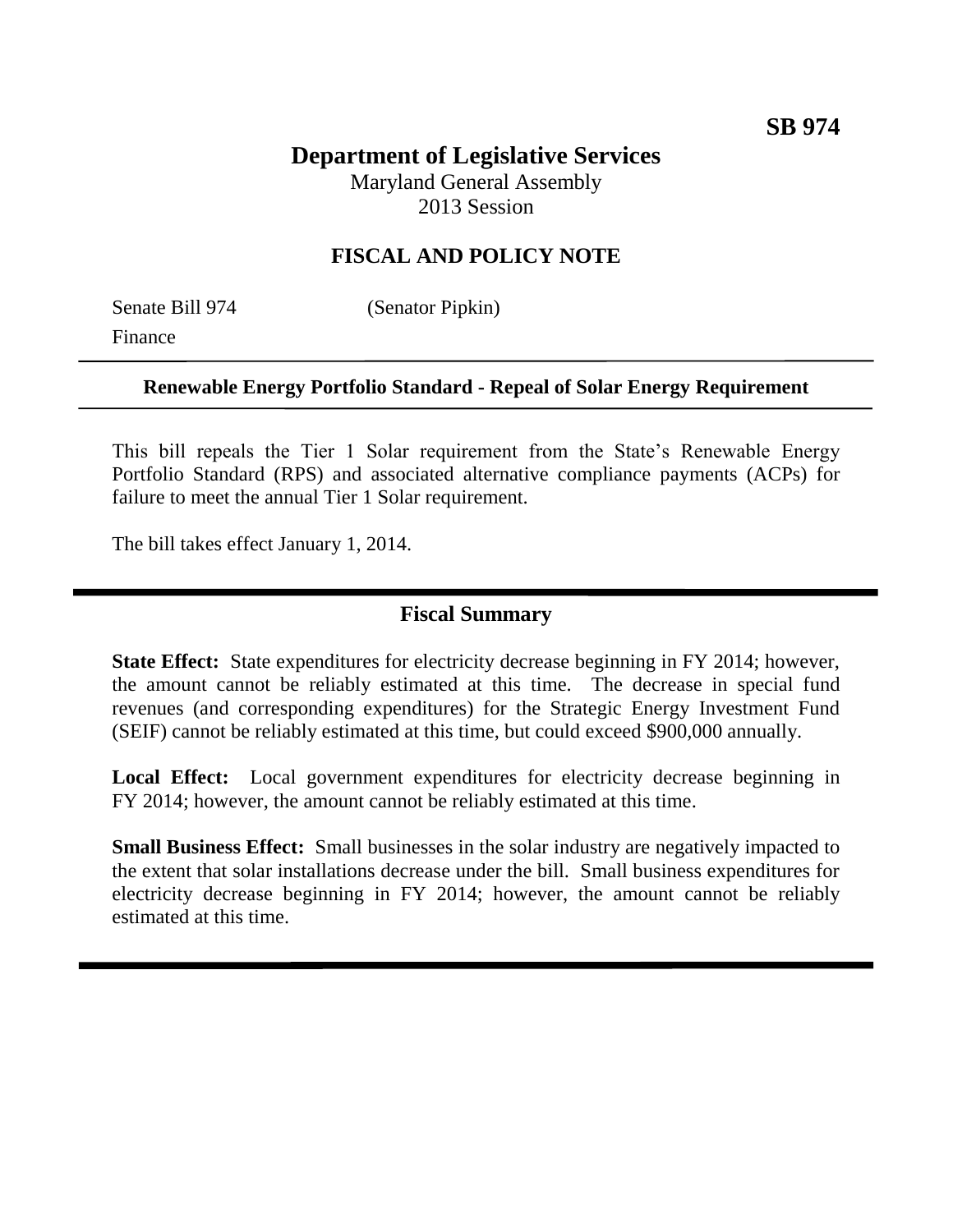## **Analysis**

#### **Current Law:**

#### *Maryland's RPS*

Maryland's RPS requires that renewable sources generate specified percentages of the State's electricity supply each year, increasing to 20%, including 2% from solar sources, by 2022. Electric companies and other electricity suppliers must submit renewable energy credits (RECs) equal to the required percentage each year or pay an ACP equivalent to their shortfall. For more information on Maryland's RPS, see the **Appendix – Maryland's Renewable Energy Portfolio Standard**.

As part of the overall requirement, the amount of energy in the State that must be supplied from Tier 1 Solar sources grows between 2013 and 2021 as shown in **Exhibit 1**. In 2022 and beyond, the solar portion of RPS remains at 2%.

| <b>Calendar</b><br>Year | Tier 1 Solar<br><b>Requirement</b> | ${ACP}$<br><b>Per Megawatt-Hour</b> |
|-------------------------|------------------------------------|-------------------------------------|
| 2013                    | 0.25%                              | \$400                               |
| 2014                    | 0.35%                              | 400                                 |
| 2015                    | 0.50%                              | 350                                 |
| 2016                    | 0.70%                              | 350                                 |
| 2017                    | 0.95%                              | 200                                 |
| 2018                    | 1.40%                              | 200                                 |
| 2019                    | 1.75%                              | 150                                 |
| 2020                    | 2.00%                              | 150                                 |
| 2021                    | 2.00%                              | 100                                 |

#### **Exhibit 1 Solar RPS Requirement and ACP**

Source: Department of Legislative Services

#### *Strategic Energy Investment Fund*

SB 974/ Page 2 Chapters 127 and 128 of 2008 (SB 268/HB 368) created the Maryland Strategic Energy Investment Program, and the implementing SEIF, to decrease energy demand and increase energy supply to promote affordable, reliable, and clean energy. The fund is administered by the Maryland Energy Administration (MEA). Currently, the fund's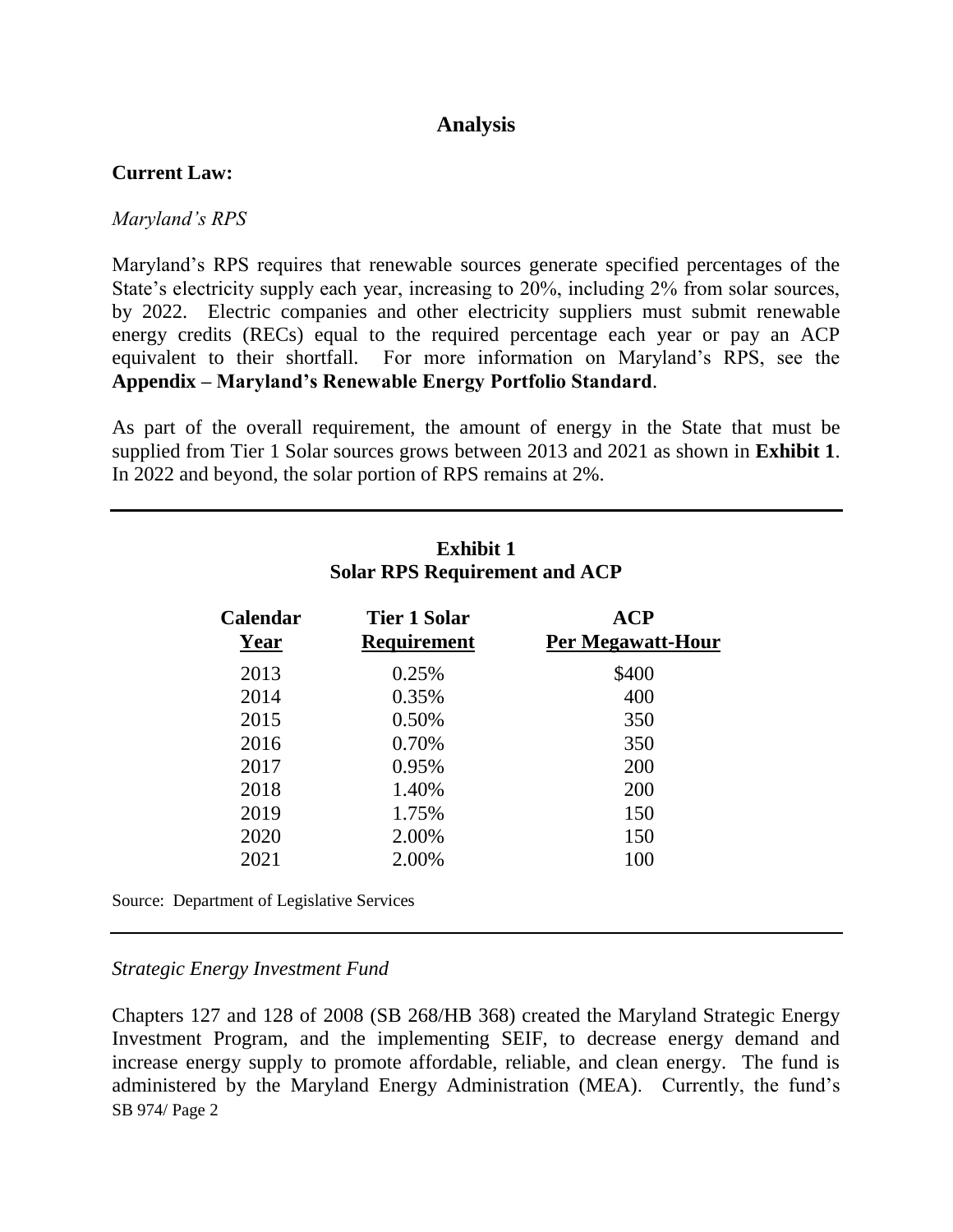primary source of revenue is proceeds from the sale of carbon dioxide (CO2) allowances under the Regional Greenhouse Gas Initiative. Money received by SEIF from the CO<sub>2</sub> auctions is required by statute to be allocated across various energy programs, including those that support energy efficiency and conservation, electricity assistance for low-income individuals, and renewable and clean energy. The fund may also receive money as appropriated in the State budget and from ACPs paid under the State RPS, among others. Revenues from ACPs are accounted for separately and are used to make loans and grants to support the creation of new Tier 1 or Tier 1 Solar renewable sources (depending on the ACP source) in the State.

**Background:** Chapter 120 of 2007 (HB 1016) modified Maryland's RPS to include a solar carve-out, requiring that at least 0.005% of electricity in 2008 be from solar generation, increasing to at least 2.0% in 2022. Chapter 494 of 2010 (SB 277) increased the solar requirement for each year between 2011 and 2016. Chapter 583 of 2012 (SB 791) again increased the solar requirement for each year between 2013 and 2021.

The solar carve-out works to encourage the development of solar generation capacity through the use of ACPs and solar renewable energy credits (SRECs). Owners of solar facilities sell credits associated with their energy production to offset a portion of the installation costs. The price of an SREC is effectively capped by the applicable ACP – what a supplier pays for a solar shortfall. MEA advises that the State currently has approximately 120 megawatts of installed solar capacity.

**State Fiscal Effect:** The fiscal impact of the bill depends on future SREC prices, which cannot be reliably predicted and are subject to frequent fluctuation. SREC prices averaged approximately 80% of ACP from 2008 through 2011. For example, the average SREC price in 2010 was \$328 according to PSC, which was 82% of that year's ACP. However, the price of an SREC has fallen to \$120 as of March 2013, which is 30% of the \$400 ACP.

In comparison, *nonsolar* RECs are approximately \$4 as of March 2013. Due to this large difference in price, regardless of the recent decline in SREC prices, substituting RECs for SRECs is likely to significantly reduce the compliance cost of the RPS in any year; however, the effect on State expenditures for electricity cannot be reliably estimated at this time.

The 2014 compliance year requires approximately 220,000 SRECs. *For illustrative purposes only*, assuming an SREC price of \$120 and a REC price of \$4, the bill reduces the RPS compliance cost by \$25.5 million in  $2014 - a$  reduction which would be applied across all residential, commercial, and industrial customers, including both State and local governments.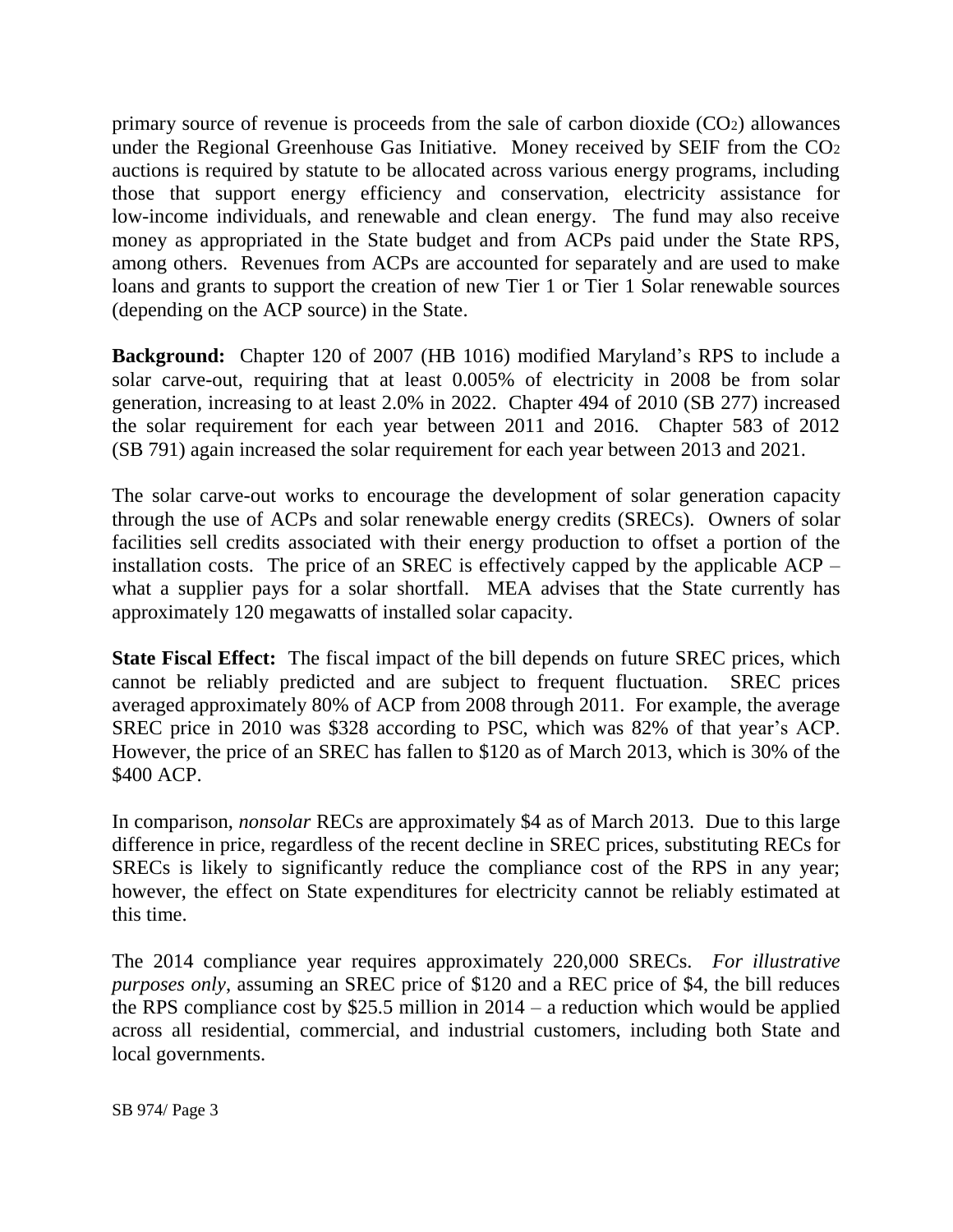The decrease in SEIF revenue from foregone ACPs paid by electricity suppliers for compliance with the Tier 1 Solar requirement also cannot be reliably estimated at this time. *For illustrative purposes only,* assuming 220,000 SRECs are required for compliance in fiscal 2014, and 1% of the SREC requirement in fiscal 2014 is met with ACPs, the bill decreases SEIF revenue by \$900,000. Expenditures from SEIF for loans and grants to support the creation of new solar energy sources in the State, as required under current law, decrease correspondingly.

**Small Business Effect:** MEA advises that the solar carve-out has been instrumental in establishing the solar industry in Maryland; an increase from less than 300 kilowatts of solar capacity in 2006 to more than 120 megawatts as of March 2013 would not have happened absent the solar carve-out and the SREC revenue that it generates. MEA indicates that more than 1,000 megawatts of solar capacity is required to meet the full 2% solar carve-out repealed by the bill. To that extent, the bill negatively impacts all small businesses in the solar industry by eliminating a significant source of project revenue – the SREC.

Small business expenditures for electricity decrease beginning in fiscal 2014, but the amount cannot be reliably estimated at this time.

# **Additional Information**

**Prior Introductions:** None.

**Cross File:** None.

**Information Source(s):** Maryland Energy Administration, Office of People's Counsel, Public Service Commission, Department of Legislative Services

**Fiscal Note History:** First Reader - March 15, 2013 mlm/lgc

Analysis by: Stephen M. Ross Direct Inquiries to:

(410) 946-5510 (301) 970-5510